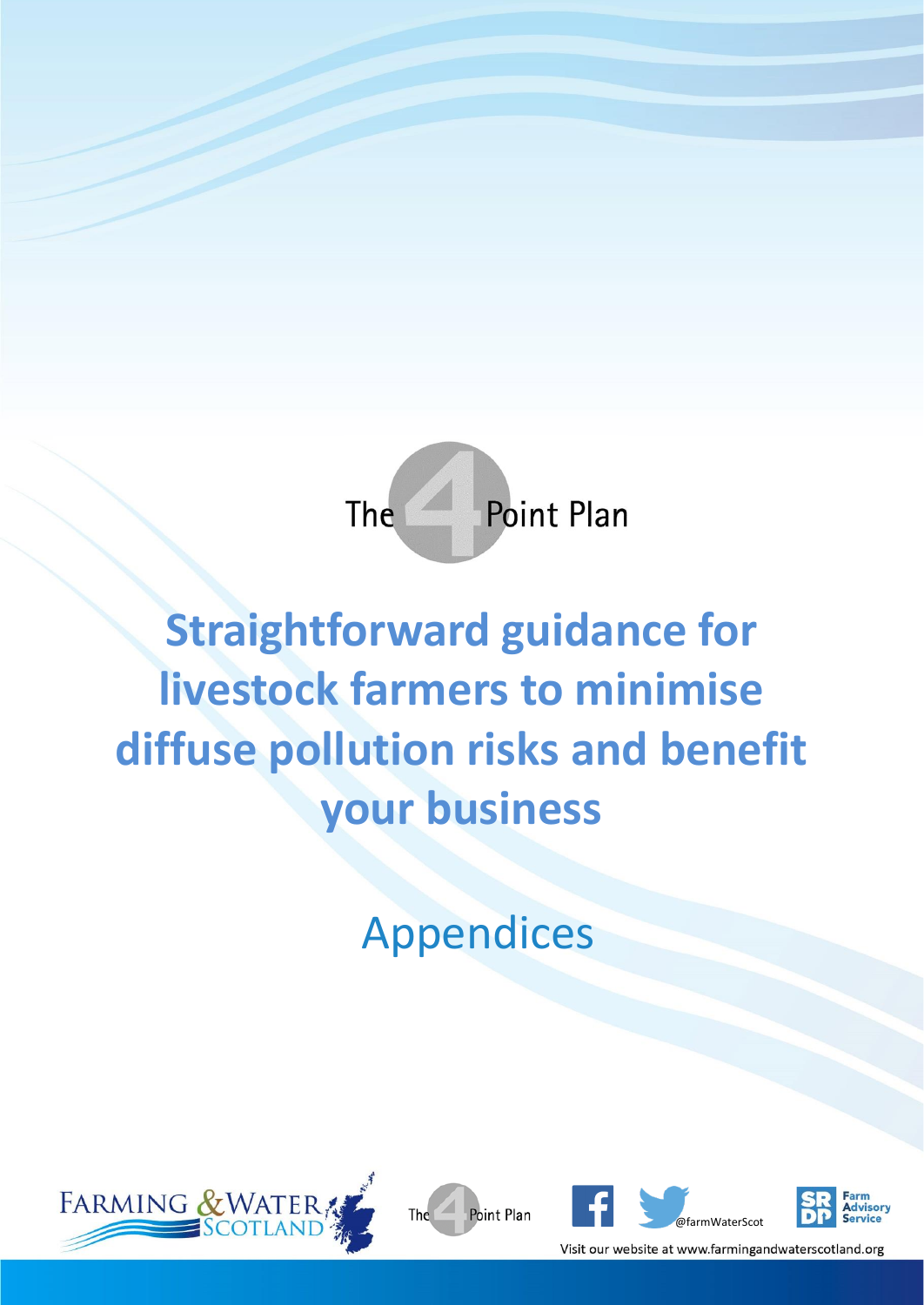# **Appendix 1 - Finding out more**

### Table 1.1 Further information sources

| <b>Useful information</b>                                                                                                                                   |                                                                                                                                                     | Link                                                                                                                   |
|-------------------------------------------------------------------------------------------------------------------------------------------------------------|-----------------------------------------------------------------------------------------------------------------------------------------------------|------------------------------------------------------------------------------------------------------------------------|
| <b>Alternative Watering Systems</b>                                                                                                                         | Information on abstraction and pumping<br>systems including videos of various<br>systems in action on Scottish farms.                               | www.farmingandwaterscotland.org                                                                                        |
| <b>Constructed Farm Wetland design</b><br>manual for Scotland and Northern<br><b>Ireland</b>                                                                | Guidelines for design of Constructed<br>Farm Wetlands.                                                                                              | www.sepa.org.uk/media/131412/constr<br>ucted-farm-wetlands-manual.pdf                                                  |
| <b>Control of Pollution (Silage, Slurry and</b><br><b>Agricultural Fuel Oil) (Scotland)</b><br>Regulations 2003 (SSAFO).                                    | These regulations require that slurry<br>produced around the steading has to be<br>collected and contained.                                         | www.legislation.gov.uk/ssi/2003/531/co<br>ntents/made                                                                  |
| <b>Controlled Activities Regulations</b><br><b>General Binding Rules (CAR GBRs). A</b><br>practical guide                                                   | A guide to the Controlled Activities<br>Regulations which cover diffuse<br>pollution, abstractions, impoundments<br>and engineering authorisations. | www.sepa.org.uk/media/34761/car_a_p<br>ractical guide.pdf                                                              |
| Diffuse Pollution Management Advisory Partnership focusing on improving<br><b>Group (DPMAG) and the Rural Diffuse</b><br><b>Pollution Plan for Scotland</b> | Scotland's water environment by<br>reducing rural diffuse pollution risks.                                                                          | www.sepa.org.uk/environment/water/ri<br>ver-basin-management-planning/who-is-<br>involved-with-rbmp/dpmag/             |
| <b>Diffuse Pollution Priority Catchments</b>                                                                                                                | Web pages with information on the<br>location and contact details of those<br>involved in Diffuse Pollution Priority<br>Catchments.                 | www.sepa.org.uk/environment/water/ri<br>ver-basin-management-planning/actions-<br>to-deliver-rbmp/priority-catchments/ |
| Farmers guide to using and sourcing<br>digestate and compost                                                                                                | A handy guide produced by NFUS and<br>Zero Waste Scotland                                                                                           | www.zerowastescotland.org.uk/sites/def<br>ault/files/Farmers guidance document.<br><b>PDF</b>                          |
| <b>Farming and Water Scotland</b>                                                                                                                           | Information to help farmers and land<br>managers protect and improve water<br>quality                                                               | www.farmingandwaterscotland.org                                                                                        |
| <b>Farming and Water Scotland Know the</b><br><b>Rules booklet</b>                                                                                          | Booklet summarizing the Diffuse<br>Pollution General Binding rules (DP GBRs) w-the-rules/<br>as relevant to Agriculture.                            | www.farmingandwaterscotland.org/kno                                                                                    |
| <b>Farming for a Better Climate</b>                                                                                                                         | Information on steps farmers can take to www.farmingforabetterclimate.org<br>reduce losses of greenhouse gases to<br>improve business efficiency.   |                                                                                                                        |
| <b>FAS Farm Management Handbook</b>                                                                                                                         | Reference for farm business<br>management.                                                                                                          | www.fas.scot/downloads/farm-<br>management-handbook-2019-20/                                                           |
| How Green Can you be?                                                                                                                                       | A guide to green technologies and<br>solutions for rural buildings and farm<br>steadings                                                            | www.sruc.ac.uk/downloads/file/4413/ho<br>w green can you be                                                            |
| <b>LEAF (Linking Environment and</b><br>Farming)                                                                                                            | Initiative focused on helping farmers<br>improve environmental and business<br>performance through a network of<br>demonstration farms.             | www.leafuk.org                                                                                                         |
| <b>MANNER NPK</b>                                                                                                                                           | Computer programme used to predict<br>the fertiliser nitrogen value of organic<br>manure on a field specific basis.                                 | www.planet4farmers.co.uk/                                                                                              |
| <b>Natural Flood Management; A Farmers</b><br>Guide                                                                                                         | Provides information on natural flood<br>management for landowners and<br>farmers in Scotland.                                                      | www.sruc.ac.uk/downloads/file/4295/na<br>tural land management a farmers gui<br>de                                     |





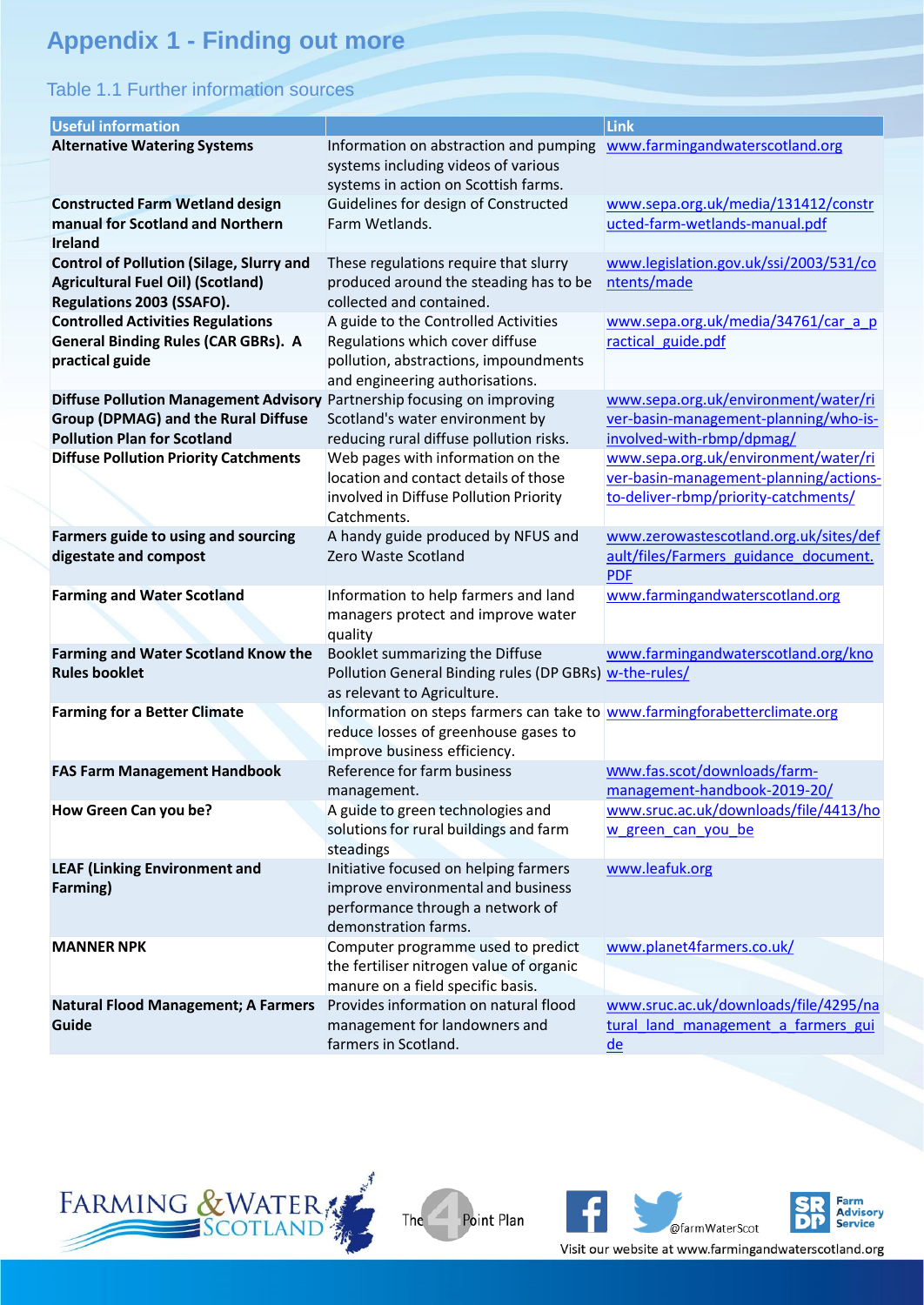| <b>NetRegs</b>                                                                       | Environmental guidance for all                                                                                | www.netregs.org.uk/                                                                                  |
|--------------------------------------------------------------------------------------|---------------------------------------------------------------------------------------------------------------|------------------------------------------------------------------------------------------------------|
|                                                                                      | businesses in Scotland and Northern                                                                           |                                                                                                      |
|                                                                                      | Ireland                                                                                                       |                                                                                                      |
| <b>NFU Scotland</b>                                                                  | Provides political representation for<br>Scottish farmers.                                                    | www.nfus.org.uk                                                                                      |
| <b>Nitrate Vulnerable Zones (NVZ)</b>                                                | Guidance for farmers within NVZs.                                                                             | www.gov.scot/publications/nitrate-                                                                   |
| <b>Action</b>                                                                        | Tables showing how to calculate                                                                               | vulnerable-zones-guidance-for-                                                                       |
| <b>Programme Guidance Notes</b>                                                      | nutrient requirements. Includes NMax farmers/<br>calculator.                                                  |                                                                                                      |
| PEPFAA Code.                                                                         | Prevention of environmental pollution<br>from agricultural activities code of<br>good practice.               | www.gov.scot/publications/prevention<br>-environmental-pollution-agricultural-<br>activity-guidance/ |
| <b>PLANET Scotland</b>                                                               | Planning Land Applications of<br>Nutrients for Efficiency and the                                             | www.planet4farmers.co.uk                                                                             |
|                                                                                      | Environment. Free field level planning                                                                        |                                                                                                      |
|                                                                                      | and record keeping software to predict                                                                        |                                                                                                      |
|                                                                                      | fertiliser requirements and assist in<br>compliance with NVZ rules.                                           |                                                                                                      |
| Ponds, pools and lochans                                                             | Guidance on good practice in the                                                                              | www.sepa.org.uk/media/151336/pon                                                                     |
|                                                                                      | management and creation of small                                                                              | ds pools lochans.pdf                                                                                 |
|                                                                                      | water bodies in Scotland.                                                                                     |                                                                                                      |
| <b>Priority Catchments</b>                                                           | Web pages with information on the                                                                             | www.sepa.org.uk/environment/water/                                                                   |
|                                                                                      | location and contact details of those                                                                         | river-basin-management-                                                                              |
|                                                                                      | involved in Diffuse Pollution Priority                                                                        | planning/actions-to-deliver-                                                                         |
|                                                                                      | Catchments.                                                                                                   | rbmp/priority-catchments/                                                                            |
| <b>Rural Sustainable Drainage Systems:</b><br>A practical design and build guide for | This Design and Build guide can be<br>used by farmers and land managers to                                    | www.crew.ac.uk/publication/rural-<br>sustainable-drainage-systems-                                   |
| <b>Scotland's farmers and landowners</b>                                             | reduce diffuse pollution risks.                                                                               | practical-design-and-build-guide-                                                                    |
|                                                                                      |                                                                                                               |                                                                                                      |
|                                                                                      |                                                                                                               | scotlands-farmers                                                                                    |
| <b>SAC and FAS Technical notes</b>                                                   | Provide detailed information on a                                                                             | www.fas.scot/publication/technical-                                                                  |
|                                                                                      | range of topics including soil specific                                                                       | notes/                                                                                               |
|                                                                                      | P&K recommendations; optimising the                                                                           |                                                                                                      |
|                                                                                      | application of bulky organic fertilisers;                                                                     |                                                                                                      |
|                                                                                      | and fertiliser recommendations for                                                                            |                                                                                                      |
| <b>Slurry lagoon information</b>                                                     | grass and target crops.<br>Information from FAS slurry lagoon                                                 | www.fas.scot/slurry-lagoons                                                                          |
|                                                                                      | events carried out in 2019.                                                                                   | www.sruc.ac.uk/info/20005/sac_cons                                                                   |
| <b>SAC Consulting</b>                                                                | Advisory and consultancy services to<br>the agricultural sector.                                              | ulting                                                                                               |
| <b>Scotland Rural Development</b>                                                    | Main vehicle for Government funding                                                                           | www.gov.scot/policies/agriculture-                                                                   |
| Programme (2014-2020)                                                                | and support for farmers in Scotland.                                                                          | payments/scottish-rural-development-                                                                 |
|                                                                                      |                                                                                                               | programme-srdp/                                                                                      |
| <b>Scotland's Farm Advisory Service</b>                                              | Part of the Scottish Rural Development https://www.fas.scot/                                                  |                                                                                                      |
| (FAS)                                                                                | Programme (SRDP) co-funded by the<br>EU and Scottish Government. Provides Contact the advice line on 0300 323 |                                                                                                      |
|                                                                                      | information and resources aimed at                                                                            | 0161 or email advice@fas.scot                                                                        |
|                                                                                      | increasing the profitability and                                                                              |                                                                                                      |
|                                                                                      | sustainability of farms and crofts.                                                                           |                                                                                                      |
| <b>Scottish Environment Protection</b>                                               | Environmental Regulator, Enforces                                                                             | www.sepa.org.uk                                                                                      |
| <b>Agency (SEPA)</b>                                                                 | environmental legislation in Scotland.                                                                        |                                                                                                      |
| <b>Scottish Forestry</b>                                                             | Support the delivery of the Scottish                                                                          | https://forestry.gov.scot/                                                                           |
|                                                                                      | Government's priorities for Scotland's<br>forests, through guidance, advice,                                  |                                                                                                      |
|                                                                                      | incentives and regulations, and                                                                               |                                                                                                      |
|                                                                                      | by advising Ministers on forestry<br>policy.                                                                  |                                                                                                      |



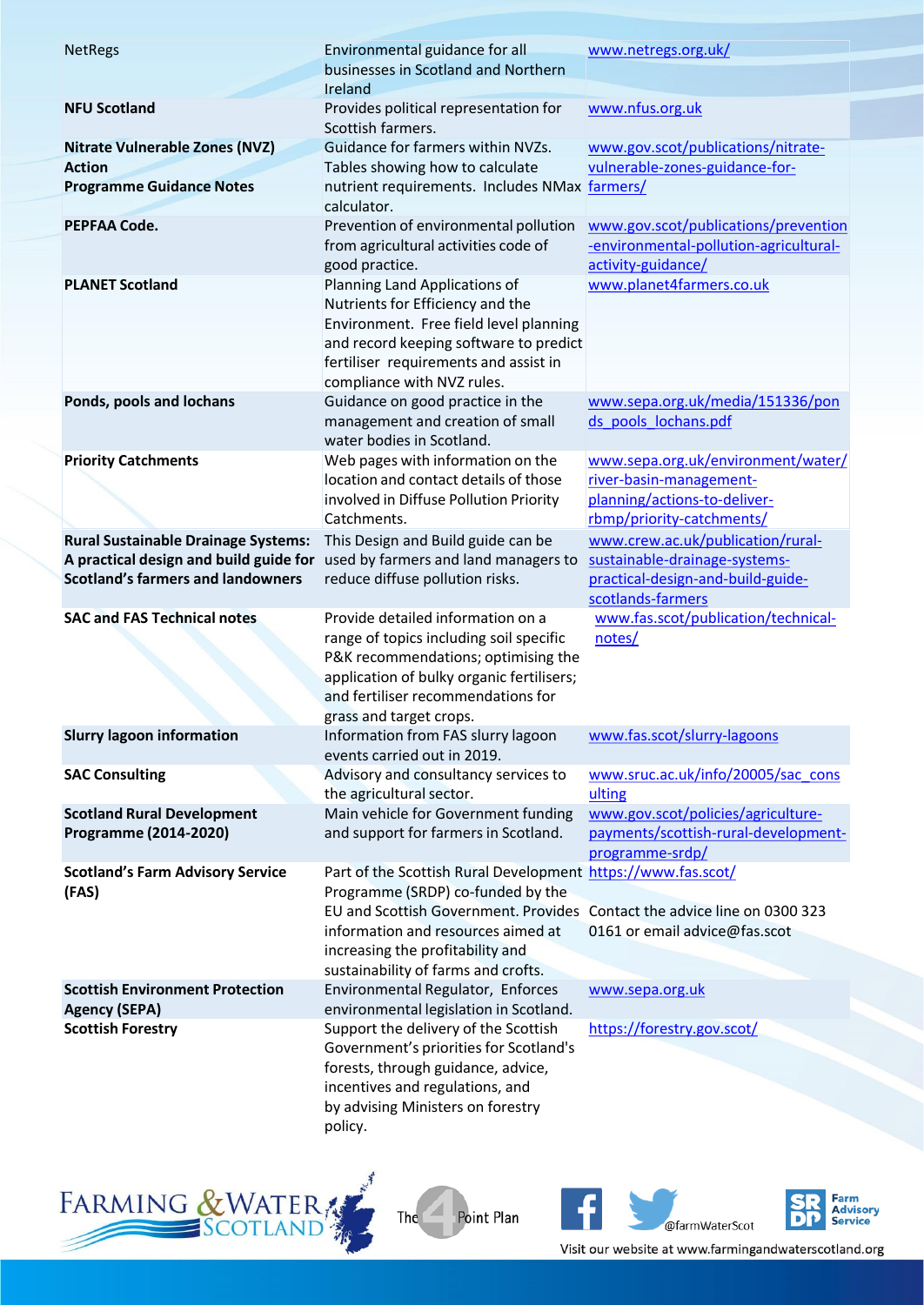| Scottish Government Rural Payments Government department responsible                                                   | and Inspections Directorate (SGRPID) for legal and technical matters relating ural/Agriculture/AOcontacts/contacts<br>to agriculture and rural development.                                                                      | www.scotland.gov.uk/Topics/farmingr                                                                            |
|------------------------------------------------------------------------------------------------------------------------|----------------------------------------------------------------------------------------------------------------------------------------------------------------------------------------------------------------------------------|----------------------------------------------------------------------------------------------------------------|
| <b>NatureScot</b><br>(formerly Scottish Natural Heritage<br>(SNH))                                                     | Works in partnership with land owners www.nature.scot/<br>to maintain and preserve landscapes<br>and ecosystems.                                                                                                                 |                                                                                                                |
| <b>SEPA Short and long term rainfall</b><br>data                                                                       | SEPA provide a comprehensive guide<br>to short and longer term rainfall data<br>across Scotland.                                                                                                                                 | See https://apps.sepa.org.uk/rainfall;<br>select a point from the map nearest<br>your farm and display values. |
| <b>SEPA Water Environment Fund</b>                                                                                     | Funding towards measures to restore<br>Scotland's catchments.                                                                                                                                                                    | www.sepa.org.uk/water/restoration f<br>und.aspx                                                                |
| Septic tanks (small scale sewage<br>discharges)                                                                        | Information on septic tanks.                                                                                                                                                                                                     | www.sepa.org.uk/regulations/water/s<br>mall-scale-sewage-discharges/                                           |
| <b>Valuing your Soils Booklet</b>                                                                                      | Suggests measures to enhance and<br>protect agricultural soils in Scotland.<br>Contains information on identifying<br>farm soil types.                                                                                           | www.farmingandwaterscotland.org/s<br>oil-nutrients/valuing-your-soils/                                         |
| <b>VESS - Visual Evaluation of Soil</b><br><b>Structure</b>                                                            | A copy of the Vess chart is also<br>included within the Valuing Your Soils<br>booklet.                                                                                                                                           | www.sruc.ac.uk/info/120625/visual e<br>valuation of soil structure                                             |
| <b>Water Environment (Controlled</b><br><b>Activities) (Scotland) Regulations</b><br>2011 (as amended) Practical Guide | Often referred to as 'The CAR Practical<br>Guide' this document provides an<br>overview of the levels of authorization<br>under the regulations including the<br><b>General Binding Rules.</b>                                   | www.sepa.org.uk/media/34761/car_a<br>practical guide.pdf                                                       |
| <b>Water Environment (Diffuse</b><br><b>Pollution) (Scotland) Regulations</b><br>2008                                  | Amends previous regulations to allow<br>lightly contaminated water from some<br>areas of the farm steading(which<br>would have previously been classed as<br>slurry), to be treated through a<br><b>Constructed Farm Wetland</b> | www.legislation.gov.uk/ssi/2008/54/p<br>dfs/ssi 20080054 en.pdf                                                |







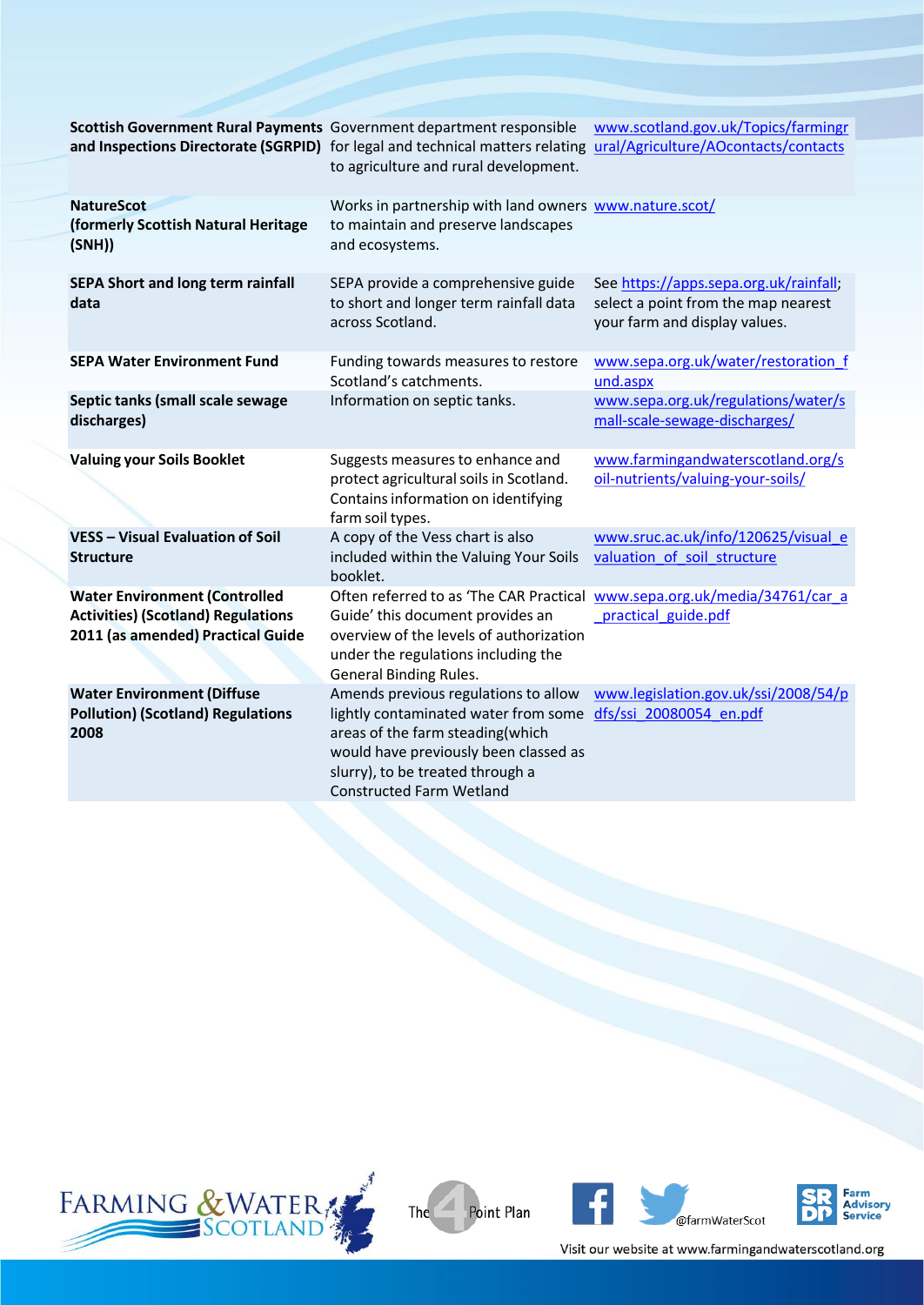# **Appendix 2 - Glossary of terms used in the plan**

### **CAR GBRs**

Controlled Activity Regulations General Binding Rules; diffuse pollution rules often referred to as DP GBRs

### **DP GBRs**

Diffuse Pollution General Binding Rules

### **FMP**

Fixed Monetary Penalty – on the spot fines issued by SEPA for non-compliance with regulations

### **Groundwater**

Water which is below the surface of the ground in the saturation zone and in direct contact with the ground or subsoil

### **IACS**

Integrated Administration and Control System

### **FSMMP**

Farm Slurry and Manure Management Plan – previously known as a Farm Waste Management Plan

### **PEPFAA Code**

Scottish Executive Code of Good Practice for the Prevention of Environmental Pollution from Agricultural Activity

### **RAMS**

Risk Assessment for Manure and Slurry

### **SRDP**

Scotland Rural Development Programme

### **SSSI**

Site of Special Scientific Interest

### **Surface water**

Inland water (other than groundwater), transitional water and coastal water

### **Water environment**

All surface water, groundwater and wetlands.

### **Wetland**

An area of ground the ecological, chemical and hydrological characteristics of which are attributable to frequent inundation or saturation by water and which is directly dependent, with regard to its water needs, on a body of groundwater or a body of surface water







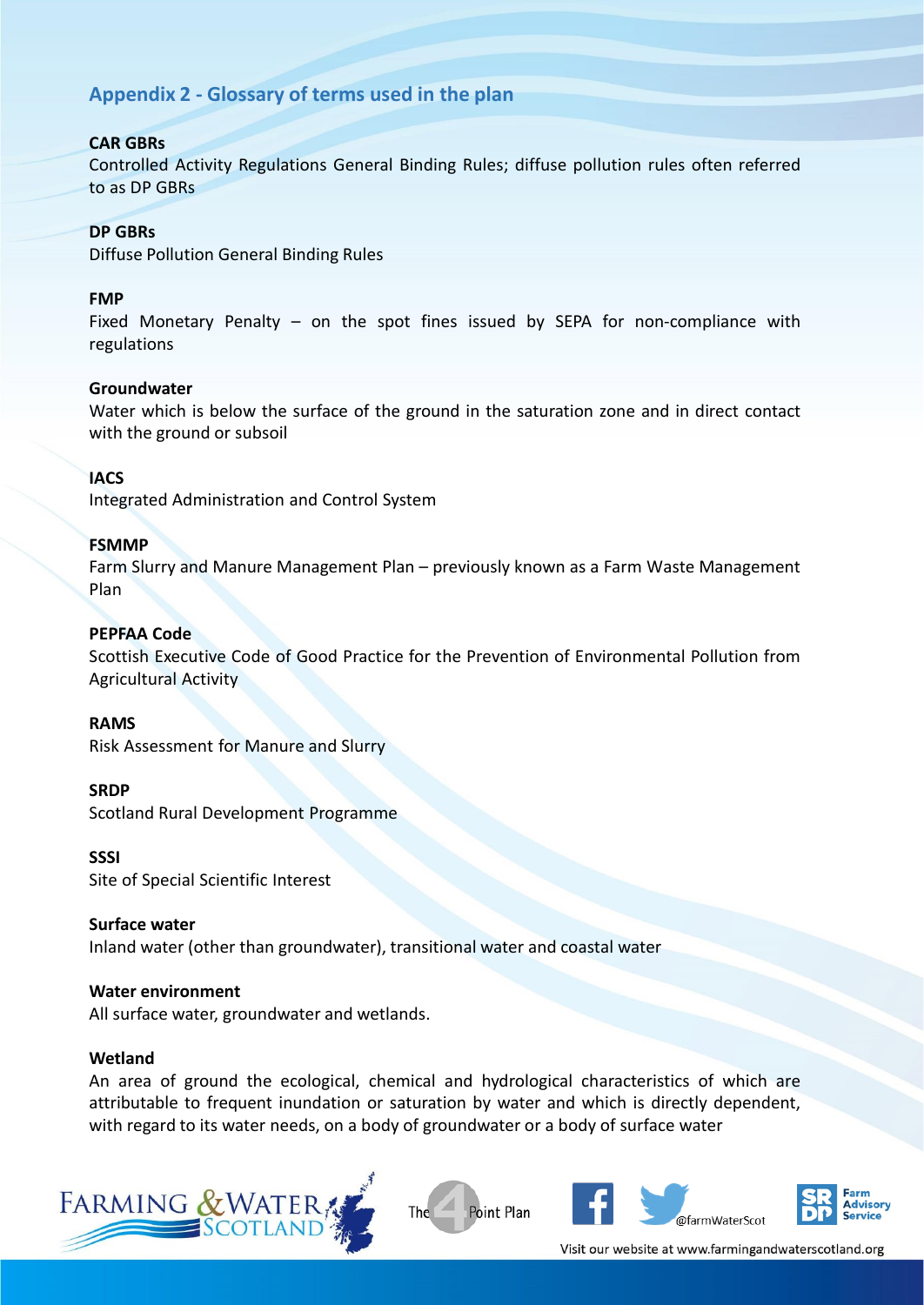# **Appendix 3 - Conversion Factors**

# **Table 3.1 Areas, weights and volumes**

| <b>Metric</b>                                          | <b>Imperial</b>                    |
|--------------------------------------------------------|------------------------------------|
| 1 hectare (ha) $= 2.47$ acres                          |                                    |
|                                                        | 1 kilogram (kg) $= 2.205$ pounds   |
|                                                        | 1 tonne (t) $\vert$ = 0.984 ton    |
|                                                        | 1 litre (l) $\vert$ = 0.22 gallons |
| 1 cubic metre (m3) = 1000 litres $\vert$ = 220 gallons |                                    |
| 1 kg (fertiliser) $\vert$ = 1.97 units                 |                                    |

# Table 3.2  $N$ ,  $P_2O_5$  and  $K_2O$  content

| <b>Metric</b>                               | <b>Imperial</b>                                   |  |
|---------------------------------------------|---------------------------------------------------|--|
| 1 kg/tonne (manure) $\vert$ = 2.0 units/ton |                                                   |  |
|                                             | 1 kg/m3 (slurry) $\vert$ = 8.9 units/1000 gallons |  |

## **Table 3.3 Application rates**

| <b>Metric</b>                                     | <b>Imperial</b>                      |
|---------------------------------------------------|--------------------------------------|
| 1 kg/ha (N, $P_2O_5$ or $K_2O$ ) = 0.8 units/acre |                                      |
|                                                   | 1t/ha (manure) $= 0.4$ tons/acre     |
|                                                   | $1m^3/ha$ (slurry) = 89 gallons/acre |







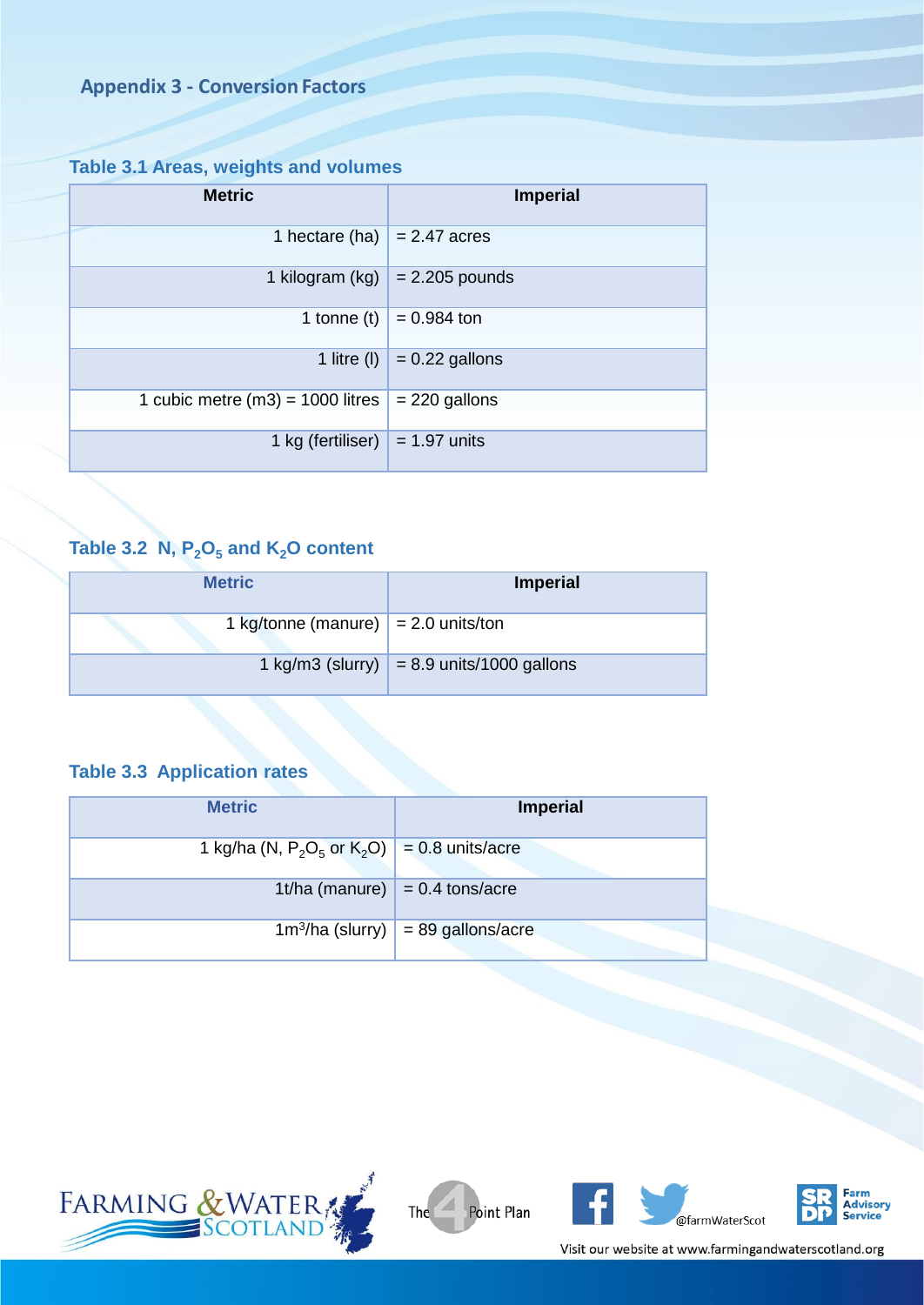# **Appendix 4 - Farm Slurry and Manure Management Plan**

Ideally, all farms should have a Farm Slurry and Manure Management Plan (FSMMP) in place that is regularly reviewed and adhered to. An FSMMP was previously referred to as a Farm Waste Management Plan (FWMP).

All storage facilities should have a minimum of 6 months slurry storage capacity, unless it can be demonstrated to SEPA's satisfaction through an FSMMP that 6 months is not necessary. Crop requirements must also be taken into this calculation. Note statutory minimum periods apply in areas designated as NVZs (22 weeks storage for cattle slurry and 26 weeks for pig slurry).

Using the 4 Point Plan as a starting point, a FSMMP is relatively simple to draw up and includes the following;

### 1. **RAMS assessment/Land availability schedule**

Map with the available spreading areas on the farm with risk areas clearly identified as high, medium or low. See section 3

### **2. Slurry and manure production schedule**

Amount of organic manure and contaminated water produced on a monthly basis, matched to RAMS assessment. See sections 1 and 2

### **3. Description of the systems in place for**

Collection, storage, transport and land application of slurry, farmyard manure and contaminated water.

### **4. Information about each system, including**

Storage capacity, how it is operated, how those operations are recorded and how the system is monitored and maintained.

### **5. Details of available spreading days**

Take account of average monthly rainfall, dry days and frost days and crop requirement. See Appendix 1 for links to further information.

### **6. Calculations to demonstrate that the systems in place are adequate to deal with the quantities of slurry and/or manure produced.**

Depending on the complexity of the farm, you may need help from an agricultural consultant or other specialist. If this is the case, preparing the majority of these data yourself could cut down the time spent by a specialist and therefore reduce the end cost of the plan.

To be effective, an FSMMP needs to be used and updated. Contractors should be made aware of the risk areas and ensure the FSMMP is followed. In addition to jeopardizing farm payments through causing pollution, Fixed Monetary Penalties are now in place for non-compliance with GBRs.







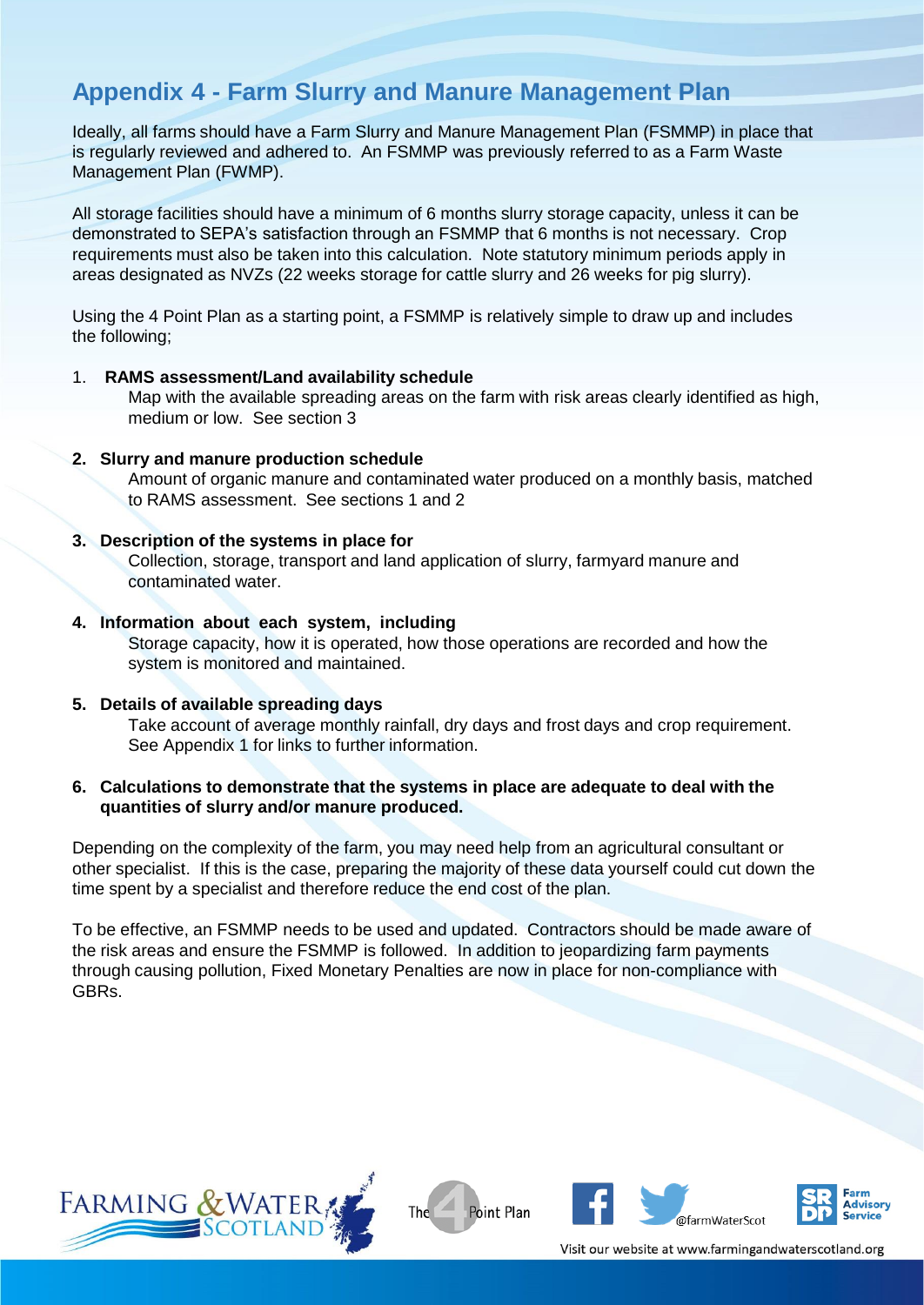### Assessment of Slope – what is 12 degrees and how do I assess a slope?

The NVZ Requlations specify that you must "clearly show on your Risk Assessment Map any area of land with a slope of 12 degrees or more" and provide a ruling that "Nitrogen fertiliser must not be applied to any land if there is a significant risk of nitrogen entering surface water, taking into account - the slope of the land, particularly if greater than 12 degrees".

A 12 degree slope can also be expressed as 1 in 5 or 20%, you should use the scale that you are most familiar with.



From the diagram above you can see that a 12 degree slope provides a 1 metre rise for every 5 metres travelled on the horizontal plain.

It may be clear from a visual assessment that a slope is either above or below 12 degrees. In a case where you cannot determine the inclination of a slope or believe it to be a border line case, you can easily determine the slope incline using the following method.

#### Method of assessment

You will need 2 straight poles approx 1.3 metres in length, clearly marked at the point where they are exactly 1 metre long (the remaining length is to allow you to place the pole securely in the ground), and a measuring tape.

At the slope you wish to measure select a safe site that is representative of the overall aspect of the slope, be sure that you have sufficient space available around you that you are able to step back to safely assess the inclination.

Drive the poles into the ground 5 metres apart so that only 1 metre is showing above ground. Step back to a distance where you can assess the poles in relation to each other. If the top of the lower slope pole is above the bottom of the higher slope pole then the slope is less than 12 degrees. consequently if the top of the lower slope pole is below the bottom of the higher slope pole then the slope is greater than 12 degrees.



Taken from the NVZ Action Programme guidelines, Booklet 4 at www.gov.scot/publications/nitrate-vulnerable-zones-guidance-for-farmers/



Point Plan The